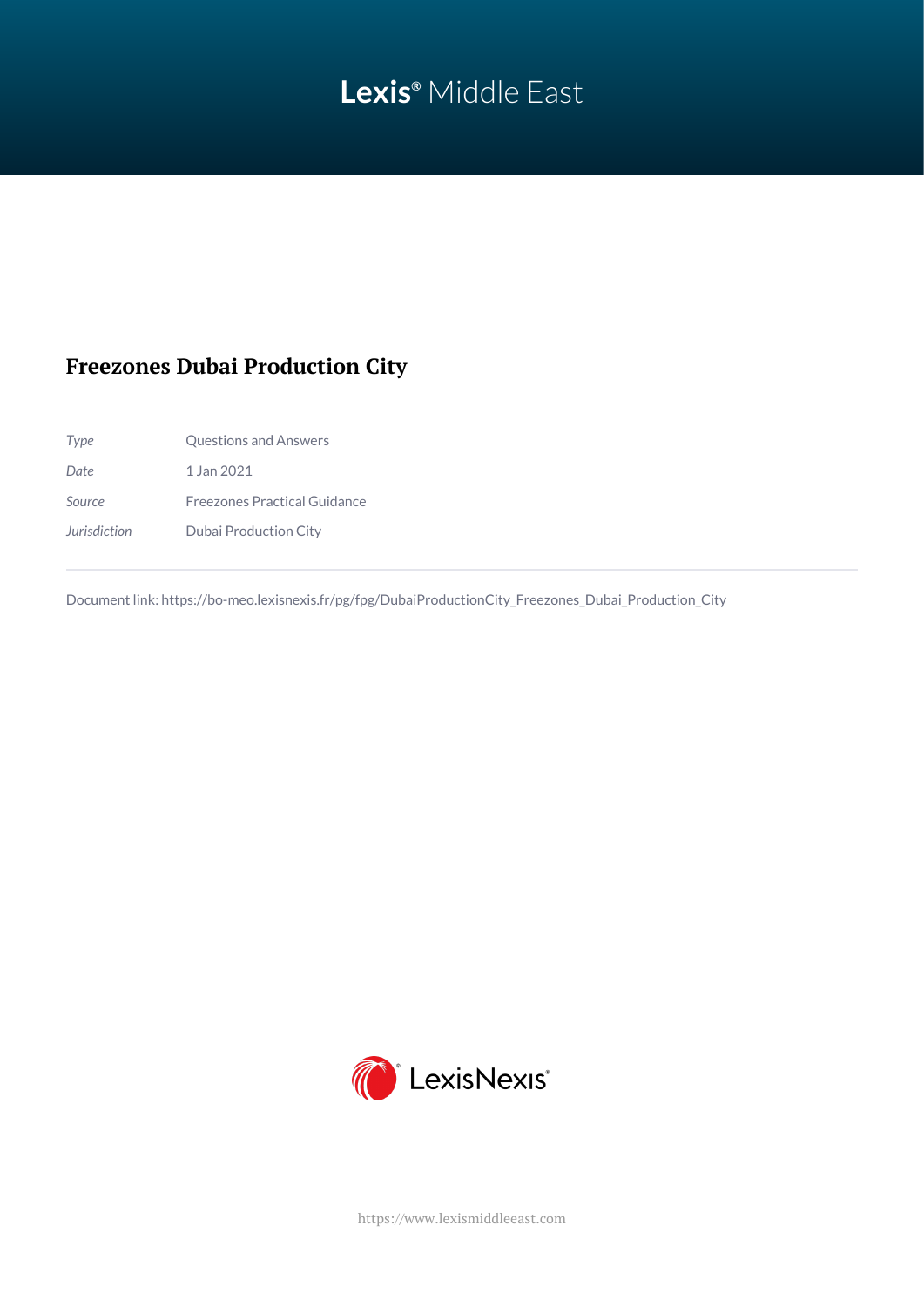## **Table of contents**

| 4. What are the key areas of UAE and Emirate legislation businesses operating in this freezone must still comply with? What   |  |
|-------------------------------------------------------------------------------------------------------------------------------|--|
| 5. What are the key UAE and Emirate onshore agencies a business operating in this freezone would need to register or comply   |  |
|                                                                                                                               |  |
|                                                                                                                               |  |
|                                                                                                                               |  |
|                                                                                                                               |  |
|                                                                                                                               |  |
|                                                                                                                               |  |
|                                                                                                                               |  |
|                                                                                                                               |  |
|                                                                                                                               |  |
|                                                                                                                               |  |
| 15. Are there any specific rules governing when moveable property in removed from the freezone area or transferred into the   |  |
|                                                                                                                               |  |
| 17. Is there any specific ongoing regulation or monitoring of firms operating as particular types of company by this freezone |  |
|                                                                                                                               |  |
|                                                                                                                               |  |
|                                                                                                                               |  |
|                                                                                                                               |  |
|                                                                                                                               |  |
|                                                                                                                               |  |
|                                                                                                                               |  |
|                                                                                                                               |  |
|                                                                                                                               |  |
|                                                                                                                               |  |
| 28. What environmental requirements must construction companies building in this freezone consider, e.g. form of building,    |  |
|                                                                                                                               |  |
|                                                                                                                               |  |
|                                                                                                                               |  |
|                                                                                                                               |  |
|                                                                                                                               |  |
|                                                                                                                               |  |
|                                                                                                                               |  |

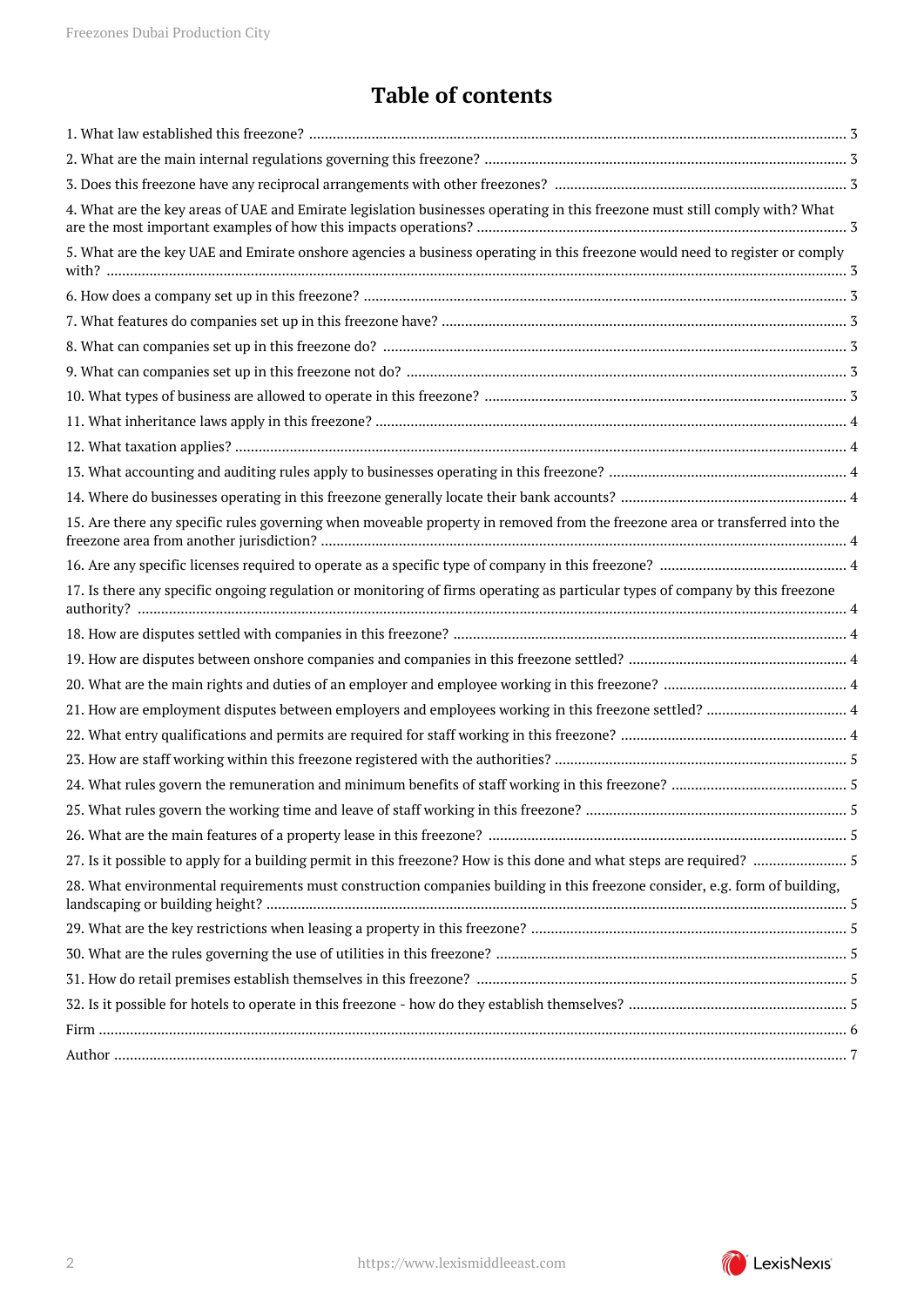## <span id="page-2-0"></span>**1. What law established this freezone?**

This freezone was established by Dubai Law No. 1/2000 issued on 29 January 2000.

#### <span id="page-2-1"></span>**2. What are the main internal regulations governing this freezone?**

The regulations governing the Dubai Creative Clusters (DCC) were the Dubai Technology and Media Free Zone Companies Regulations 2003.

In 2016, the Dubai Creative Clusters Private Companies Regulations were issued to replace the 2003 Regulations.

#### <span id="page-2-2"></span>**3. Does this freezone have any reciprocal arrangements with other freezones?**

There are presently no arrangements between this freezone and other freezone areas. However, it is now much easier to transfer a visa to and from the Dubai Multi Commodities Centre.

### <span id="page-2-3"></span>**4. What are the key areas of UAE and Emirate legislation businesses operating in this freezone must still comply with? What are the most important examples of how this impacts operations?**

DCC regulations and laws govern DCC companies, but when these laws and regulations are silent, Federal Law No. 2/2015, The UAE Commercial Company Law, will apply. Other laws the DCC needs to comply with includes Federal Law No. 11/1992, the UAE Commercial Transactions Law, and Federal Law No.18/1993, The UAE Civil Procedure Code. Federal Law No. 9/1992 has been amended and is now Federal Law No. 10/2014.

## <span id="page-2-4"></span>**5. What are the key UAE and Emirate onshore agencies a business operating in this freezone would need to register or comply with?**

For legal and administrative transactions and procedures, including issues relating to visas and immigration, DCC companies will usually directly deal with the DCC Authorities. If it is a DCC company then it will follow the rules and regulations given under the DCC regulations but if it is not then it will need to apply for licenses for fine arts training, educational service support, child skills development etc first. The company then has to register the company according to the regulations provided by the Dubai Technology and Media Free Zone Authority.

#### <span id="page-2-5"></span>**6. How does a company set up in this freezone?**

Initially, there is a pre-approval required where the business proposal will be reviewed, including the business's documentation and details of the shareholders and other departments. When granted pre-approval, a lease agreement for business premises will be entered into.

The DCC legal and financial department will then review the documentation for final approval. An invoice will then be issued by the DCC for the registration and licensing of the entity which will include the office rent. The license will be granted only once the invoice has cleared and receipt of the entire share capital is received (in the case of limited liability companies).

The documentation required to register a company within the free zone includes: details and passport copies of the shareholder, manager, and director, the company incorporation certificate, the business plan, a NOC, MAA, share capital proof, resolution for incorporation, and bank reference letter.

## <span id="page-2-6"></span>**7. What features do companies set up in this freezone have?**

Foreign investors usually adopt a business establishment by opening a branch office or incorporating a limited liability company as the business can be 100% foreign owned, therefore the company can take full control of the business as there is not the UAE sponsor requirement. The DDC is known for its excellent location and strong legal framework. Additionally, the free zone is appealing as it offers 100% repatriation of capital and profits and is exempt from corporate tax and customs duty.

## <span id="page-2-7"></span>**8. What can companies set up in this freezone do?**

The types of businesses permitted to operate within the freezone are divided into four categories: Information and communication technology (ICT), education, science and media. These are further sub-divided into:

- ITC Cluster: Dubai Outsource Zone and Dubai Internet City
- Media Cluster: Dubai Media City, International Production Zone and Dubai Studio City
- Education Cluster: Dubai International Academy City and Dubai Knowledge Village.
- Science: Dubiotech and Embark, Healthcare City.

#### <span id="page-2-8"></span>**9. What can companies set up in this freezone not do?**

All entities carrying out business in the DCC should hold a license of authorisation and function as per the license.

#### <span id="page-2-9"></span>**10. What types of business are allowed to operate in this freezone?**

A limited liability company, a branch office of a foreign company, or a branch office of a UAE company and freelancing.

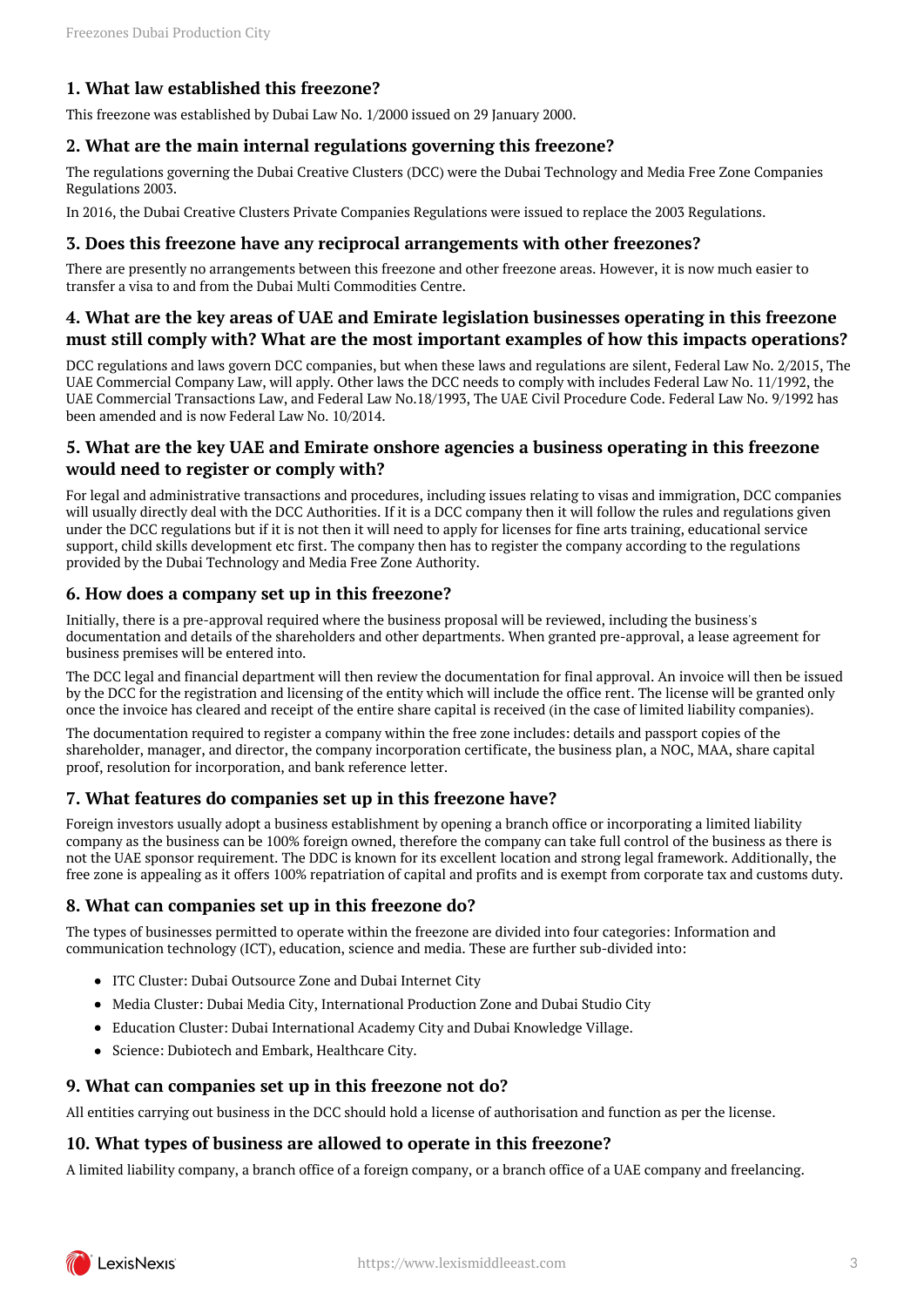## <span id="page-3-0"></span>**11. What inheritance laws apply in this freezone?**

The laws of the UAE govern the DCC. The Shari'a principle of inheritance will apply to Muslim individuals and the heir to the estate of a non-Muslim can request the court to enforce the laws of succession of the deceased's home country. The Court can also apply Shari'a to non-Muslims.

## <span id="page-3-1"></span>**12. What taxation applies?**

Under Article 17 of Dubai Law No. 15/2014, all legal entities registered in the DCC are exempt from all taxes including income tax. There is no record kept of the transfer of capital, profits earnt and wages. The DCC also offers a fifty year tax holiday even if a new tax is introduced onshore.

#### <span id="page-3-2"></span>**13. What accounting and auditing rules apply to businesses operating in this freezone?**

All legal entities operating in the DCC should have updated account and finance records. For a limited liable company, accounts should be audited by an accounting firm which is duly licensed and authorised under Dubai laws.

## <span id="page-3-3"></span>**14. Where do businesses operating in this freezone generally locate their bank accounts?**

A business functioning in the DCC locates their bank account in the Emirate of Dubai.

## <span id="page-3-4"></span>**15. Are there any specific rules governing when moveable property in removed from the freezone area or transferred into the freezone area from another jurisdiction?**

The transfer and movement of any goods is governed by Dubai Customs.

#### <span id="page-3-5"></span>**16. Are any specific licenses required to operate as a specific type of company in this freezone?**

The license type will depend on the business activity applied for. For an onshore limited liability company, there might be a requirement to open a branch office.

## <span id="page-3-6"></span>**17. Is there any specific ongoing regulation or monitoring of firms operating as particular types of company by this freezone authority?**

There may be specific permissions required from the federal or local authorities. For instance, a restaurant will need approval from the Dubai Municipality Dubai Control.

## <span id="page-3-7"></span>**18. How are disputes settled with companies in this freezone?**

Disputes arising in this freezone are dealt with by the Courts of Dubai. Unless there is an agreement between both parties to resolve the dispute via an alternative method such as arbitration.

#### <span id="page-3-8"></span>**19. How are disputes between onshore companies and companies in this freezone settled?**

Disputes arising in this freezone are dealt with by the Courts of Dubai. Unless there is an agreement between both parties to resolve the dispute via an alternative method such as arbitration.

## <span id="page-3-9"></span>**20. What are the main rights and duties of an employer and employee working in this freezone?**

The DCC has its own set of rules governing the relationship between an employer and employees, supplementary to UAE labour laws. Federal Law No. 8/1980, The UAE Labour Law, is the main piece of legislation with regulations for the functioning of employment rights and relationships in the DCC. Federal Law No. 8/1980, The UAE Labour Law, compels an employer to enter into a contract with an employee. The employment contract will contain the details of work, such as working hours, wages, the type of work, allowances, leave, salary, etc. The employer is obliged to meet the minimum requirements for pay, working hours, wages, allowances, etc. In return, the employee is required to work and carry out his duties under the contract and as requested by the employer.

#### <span id="page-3-10"></span>**21. How are employment disputes between employers and employees working in this freezone settled?**

Disputes arising between employers and employees are usually handled by an expert team of DCC mediators. However, the DCC does not hold itself responsible for any resolution that takes place between the parties. If DCC mediators are not successful in resolving a dispute, they will issue the claimant with a letter to refer the matter to the labour court.

## <span id="page-3-11"></span>**22. What entry qualifications and permits are required for staff working in this freezone?**

In most cases, employers will assist their employees in obtaining the required permits to work in the DCC. If the employee is an expatriate, the employee will need to be sponsored to work in the freezone legally. The employer will need to enter into a personal secondary agreement with the DCC, after which, the DCC will sponsor the employer's staff on his behalf. Employees who are not sponsored by the DCC require an employment visa sponsored by the DCC and a DCC ID card to legally work in the freezone.

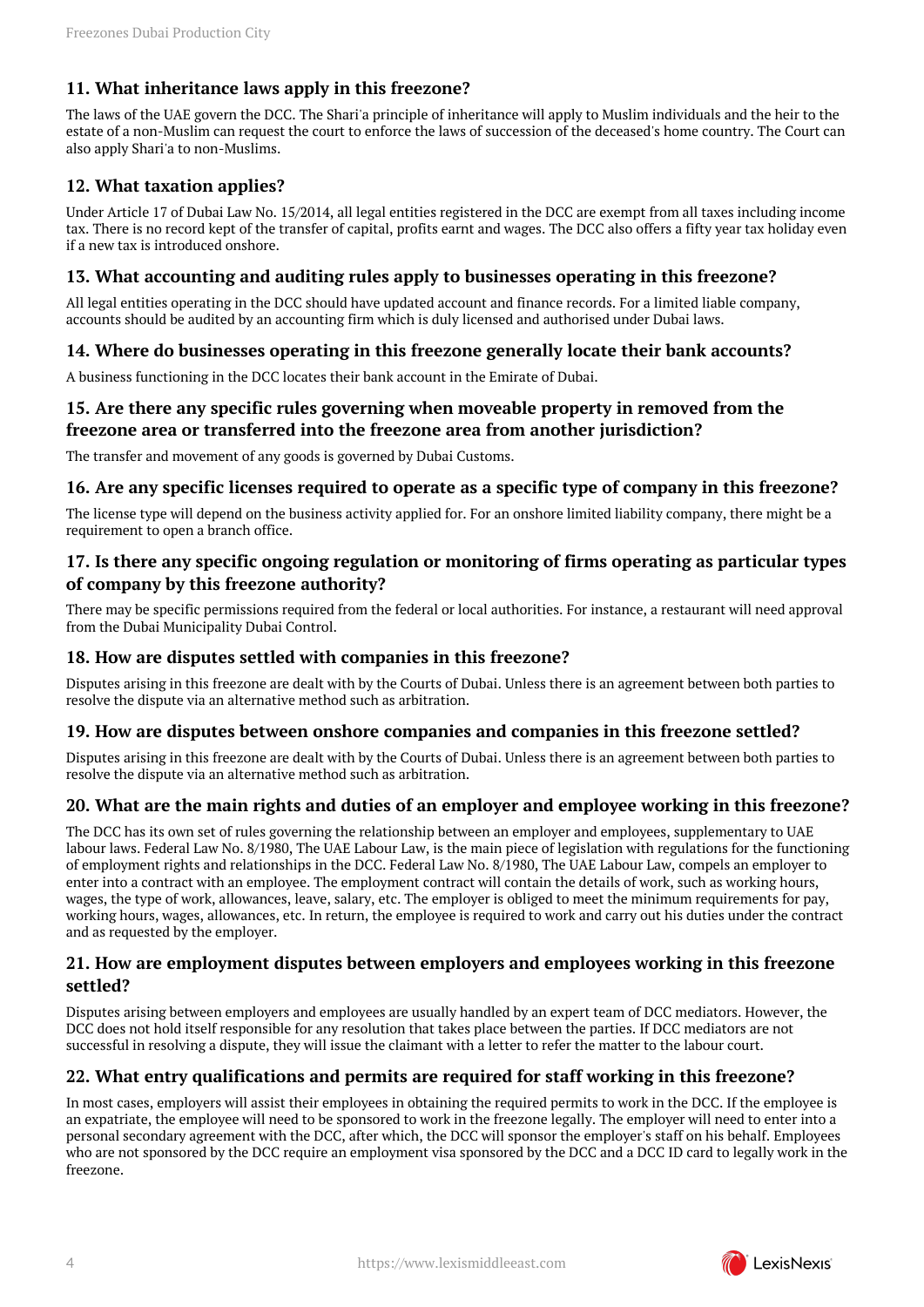## <span id="page-4-0"></span>**23. How are staff working within this freezone registered with the authorities?**

The standard application form and fees for each application have to be complied with by the employer. After receiving a permit to enter, the applicant undertakes a medical test and a medical certificate will be issued. An application then has to be made for a residence visa which is attached to the employee's passport allowing the employee to reside and work in the DCC legally.

## <span id="page-4-1"></span>**24. What rules govern the remuneration and minimum benefits of staff working in this freezone?**

There is no mandatory remuneration or benefits the employer has to provide his employees with. However, it is common practice for employers to provide their staff with at least the minimum wage and allowances for housing and transportation. If the employee is terminated, then the employer should make provisions for the employee to return to his home country, except if the employee is moving to a new employer in the UAE. DCC rules and Federal Law No. 8/1980, The UAE Labour Law, state that the employer must arrange for a medical card and all other necessary costs.

#### <span id="page-4-2"></span>**25. What rules govern the working time and leave of staff working in this freezone?**

Under Federal Law No. 8/1980, The UAE Labour Law, working hours should not exceed 48 in a week (40 hours if a 5-day working week) and 8 in a day (except in the case of industries with the required permission from the authorities). An employer must allow his staff to take an hour break for food, rest, and prayers after every five working hours. Working hours should be flexible and adhere to Ramadan and summer working hours for certain industries. Pregnant women are entitled to 45 days paid leave, and half paid leave if service is less than one year. There is a further allowance of 100 days unpaid in the case of sickness due to pregnancy.

After one year of service, employees are entitled to 30 days leave annually. After six months in the first year, an employee is entitled to two days annual leave per month. All employees are entitled to 90 days sick leave per year of which 15 days are fully paid leave and 30 days half paid.

## <span id="page-4-3"></span>**26. What are the main features of a property lease in this freezone?**

There are a variety of rental spaces made available by the DCC such as office space, retail space, etc. A lease can be for a single unit or multiple stories. The activity of the company will play a role in the type of property available.

#### <span id="page-4-4"></span>**27. Is it possible to apply for a building permit in this freezone? How is this done and what steps are required?**

To obtain a building permit in this freezone, the application should have specific documentation such as; building permit request form, valid site plan; project HSC plan( should be signed and stamped by the company manager); copy of the project manager and team HSC passports; copy of the final design letter; project detail sheet( stamped and signed by a consultant); security cheque; NOC from the master developer and fees of AED 1.00 per square feet ( Minimum AED 9,000).

#### <span id="page-4-5"></span>**28. What environmental requirements must construction companies building in this freezone consider, e.g. form of building, landscaping or building height?**

Any contracting company in Dubai must comply with the regulations set by the Environmental, Safety and Health Department in the Dubai Municipality.

#### <span id="page-4-6"></span>**29. What are the key restrictions when leasing a property in this freezone?**

Any legal entity operating in the DCC will have an office based in the DCC. For a lease agreement, approval from the DCC is mandatory to maintain a license. An office can be rented from the DCC or a private landlord. However, market rates are not applicable and are set by the DCC authorities.

## <span id="page-4-7"></span>**30. What are the rules governing the use of utilities in this freezone?**

The Dubai Electricity and Water Authority and the DU are the service providers in the DCC. Applicable charges are levied for use.

#### <span id="page-4-8"></span>**31. How do retail premises establish themselves in this freezone?**

Retailers can establish themselves in this freezone subject to an allowance from the DCC authorities.

#### <span id="page-4-9"></span>**32. Is it possible for hotels to operate in this freezone - how do they establish themselves?**

Hotels can operate and establish themselves in this freezone, provided they obtain the necessary permissions from the DCC (special approvals will be required).

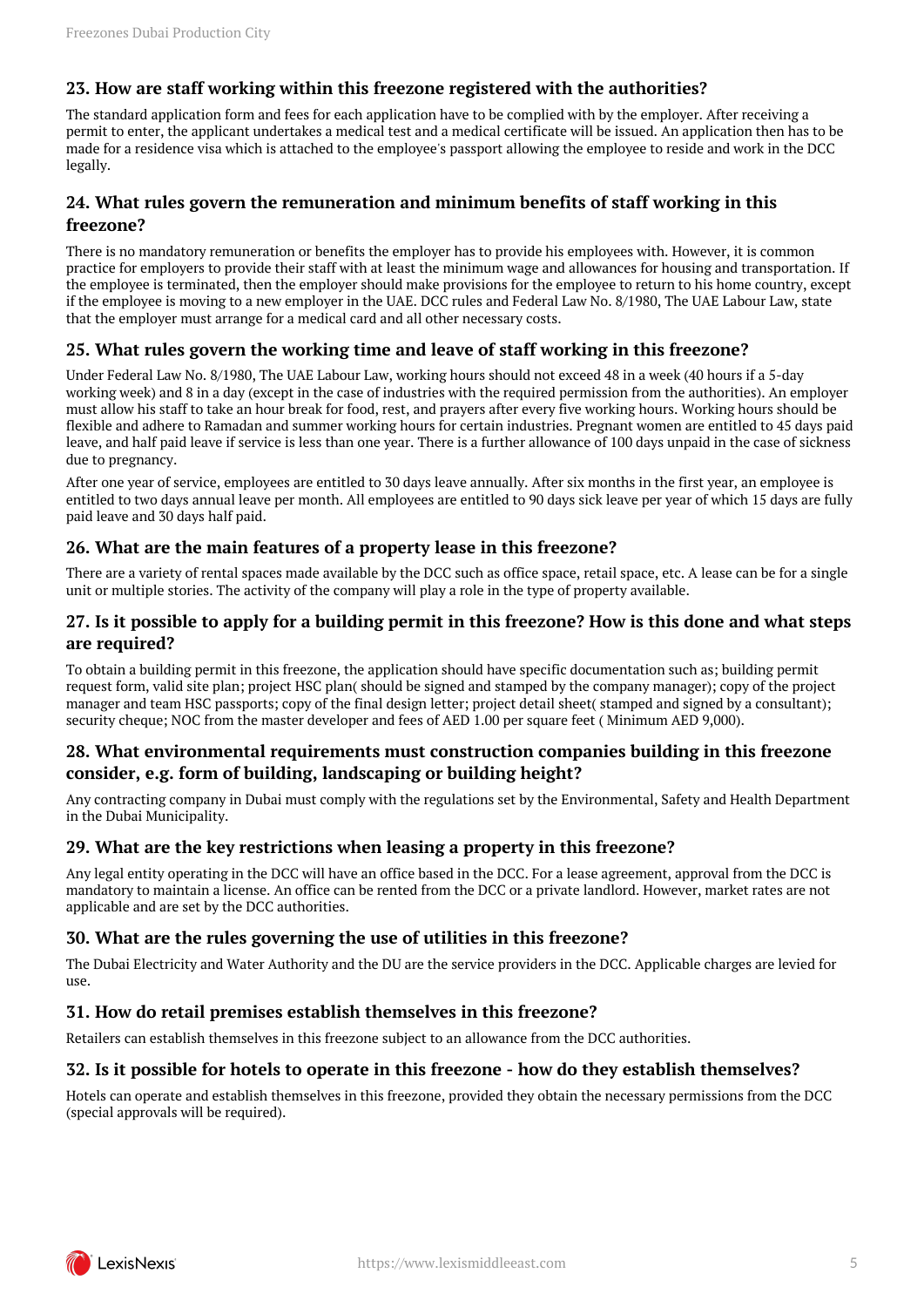Freezones Dubai Production City

## <span id="page-5-0"></span>**Firm**



**STA Law Firm**